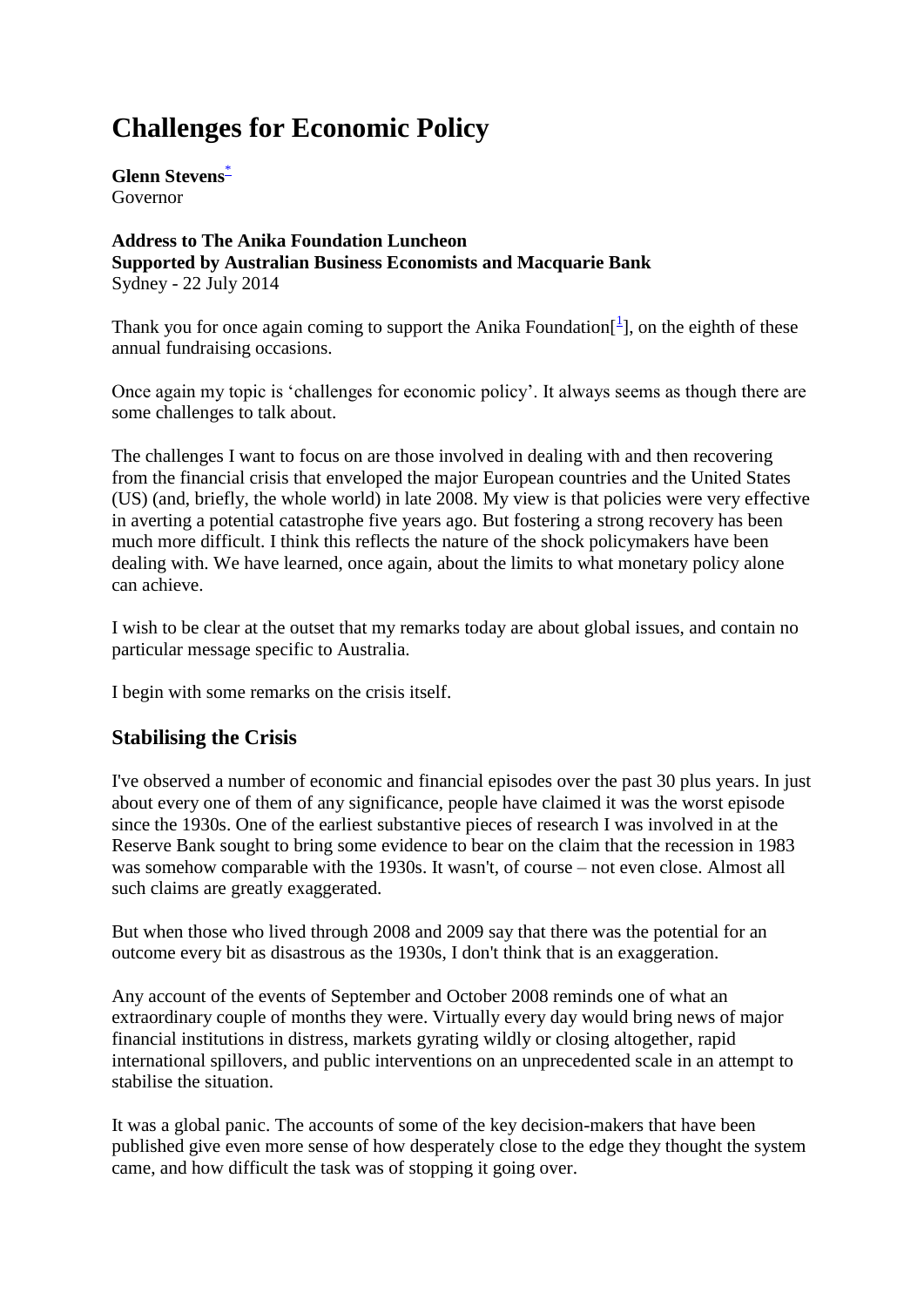One 'advantage' the current generation of policymakers had was that, although they had never lived through a 1930s-style episode, they had at least some understanding of what had happened, and had absorbed the lessons of the sorts of things to do, and to avoid, once a crisis erupted. This was a result of a large output of scholarship, including by one scholar who happened to end up being Chairman of the Federal Reserve Board at the critical moment.

Among those lessons, though this is hardly an exhaustive list, are the following:

- be prepared to add liquidity, if necessary a lot of it, to financial systems that are under stress
- don't let bank failures and a massive credit crunch reinforce a contraction in economic activity that is already occurring. Try to break that feedback loop
- be prepared to use macroeconomic policy aggressively
- so far as possible, maintain dialogue and cooperation between countries, and keep markets open. This means not resorting to trade protectionism, or 'beggar thy neighbour' exchange rate policies
- act in ways that promote confidence. Have a plan.

Policymakers understood these lessons. There were naturally mistakes and misjudgements made along the way – that will always be the case. But by and large, these lessons informed the response to the crisis.

Liquidity in most jurisdictions was ample. Central banks were, when needed, quite generous and inventive supplying it. A point made many times was that liquidity cannot redress a solvency problem. That's true, but not providing liquidity to a stressed system will ultimately make solvency problems worse.

Authorities in all jurisdictions understood the need to prevent a spiral of defaults of large financial institutions further adding to already tightened credit conditions. In October 2008 the G7 finance ministers and central bank governors said pretty explicitly there would be no more failures of systemically important entities. $[{}^{2}]$  $[{}^{2}]$  $[{}^{2}]$  Countries were prepared to use guarantees, and there was public injection of capital into banks in a number of instances.

People will rightly worry about moral hazard and perpetuating 'too big to fail' and so on. That's a legitimate concern and a powerful reason for reform for the future, but it wasn't a basis for policy when facing imminent disaster.

As for macroeconomic policy, just about every country adopted more expansionary settings. The major central banks, and most smaller ones, reduced interest rates aggressively after the 2008 failure of Lehman Brothers. Governments were advised by international bodies like the International Monetary Fund (IMF) to pursue fiscal expansion, to the extent they had 'fiscal space'. Most of them did, even in cases where 'space' was rather limited.

The spirit of international cooperation, so often honoured in the breach in normal times was, at critical moments, actually pretty good. For example, the swap lines between central banks were put into place quickly, and around US\$500 billion in US dollar liquidity flowed into the global system during the last quarter of 2008.

Agreement on the broad contours of other elements of the responses at the height of the crisis was found fairly quickly. At moments when the world needed to hear that the people in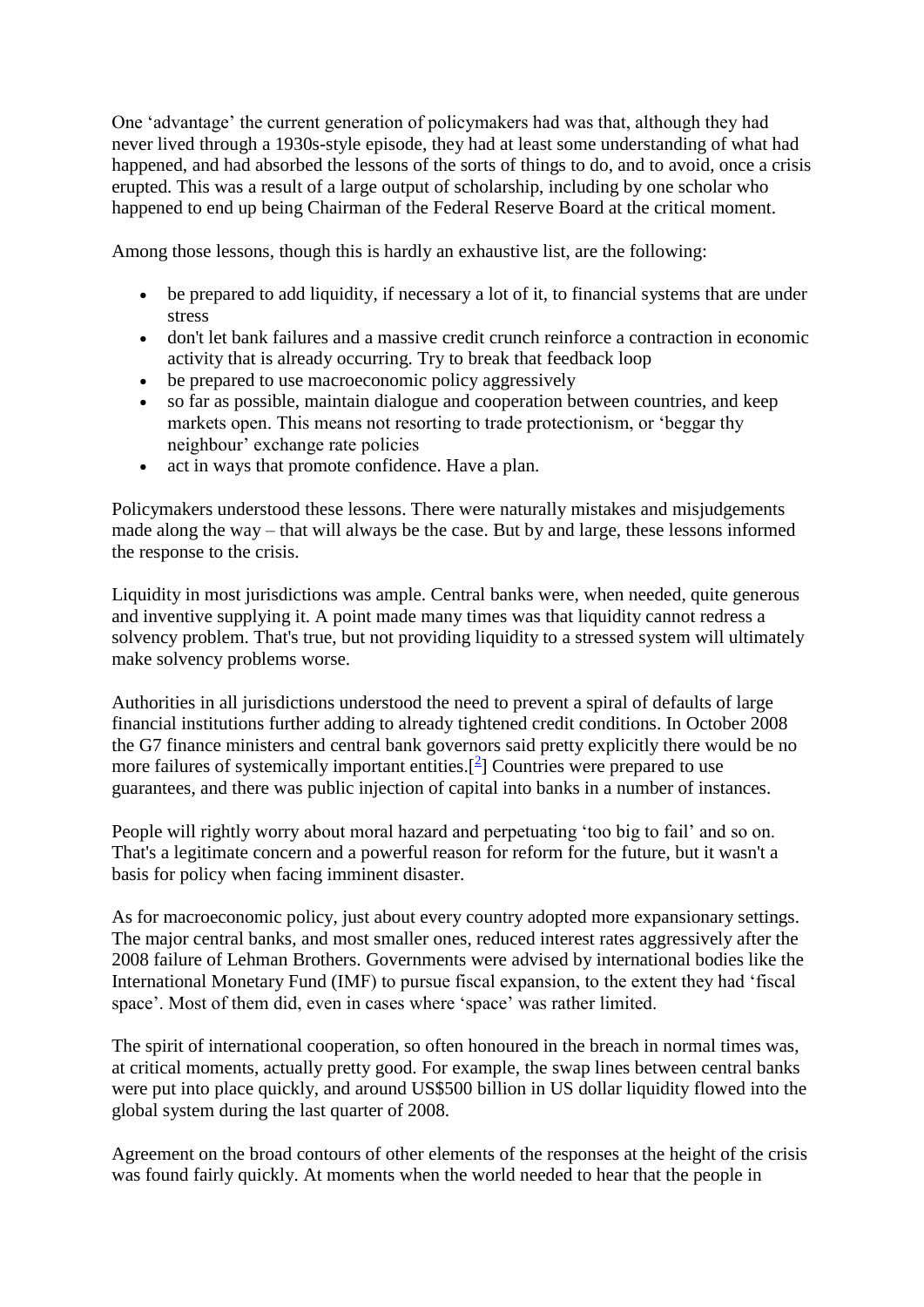charge had a plan, the G20 Leaders sounded like they had one. As well as stabilising the financial system, they committed to avoiding protectionism and eschewed competitive exchange rate devaluations.

As the Leaders said at the September 2009 Summit in Pittsburgh: 'it worked' $\left[\frac{3}{2}\right]$  $\left[\frac{3}{2}\right]$  $\left[\frac{3}{2}\right]$ . The decline in global output and trade in the last quarter of 2008 was at a pace that rivalled the contraction in the 1930s. Had it gone on, we can be sure that tens of millions more people would be unemployed and trillions of dollars more wealth would have been destroyed.

But it didn't go on. It was arrested. As a result, we talk about the 'Great Recession', but we don't talk about the 'Great Depression Mark II'. These initial interventions achieved what they were supposed to. We might not like the politics or the optics of it all – all the 'bailouts', the sense that some people who behaved irresponsibly got away with it, the recriminations, the second-guessing after the event and so on. But the alternative was worse. I think all that would be more or less accepted by most reasonable people.

But what about the efficacy of policies in generating a robust recovery? It is that set of issues to which I now want to turn.

#### **Fixing the Banks**

It is one thing to staunch the tide of bank failures by public intervention. But to help secure a recovery in the financial system and the economy, banks' balance sheets have to be fixed. There were genuine problems with asset quality and it would have done little good to pretend otherwise. There had to be an honest accounting of these problems. Until there was, counterparty risk aversion would persist, because no-one knew whom to trust.

An honest accounting of the assets meant owning up to the shortage of capital. There never had been enough capital for many entities to have run the risks they carried, and what capital there had been was in many instances reduced or gone. So that had to be fixed, either by raising capital from the markets or accepting it from the government.

The stress tests conducted by the US authorities in 2009 were designed with this dual purpose in mind. They were effective in getting clarity on asset quality and in strengthening capital positions. This has been harder to achieve in Europe, for various reasons to do with the complexity of the European project, and remains something of a work in progress. Nonetheless, the lesson would still hold that fixing the balance sheets is a necessary condition for recovery.

#### **Macroeconomic Policies**

But fixing the banks, while a necessary condition, isn't a sufficient one. A sound financial system can accommodate growth by supplying the necessary credit, but a sound financial system alone isn't the initiating force for growth – at least, not the kind of soundly based growth needed. Macroeconomic policies have a role too.

One of the difficulties has been that public debt burdens rose sharply. This was partly as a result of the cost of fiscal stimulus measures and bank recapitalisations $\left[\frac{4}{3}\right]$  $\left[\frac{4}{3}\right]$  $\left[\frac{4}{3}\right]$  in some cases, but it was mainly because of the depth of the downturn in economic activity. A financial crisis and deep recession can easily add 20 or 30 percentage points to the ratio of debt to GDP, and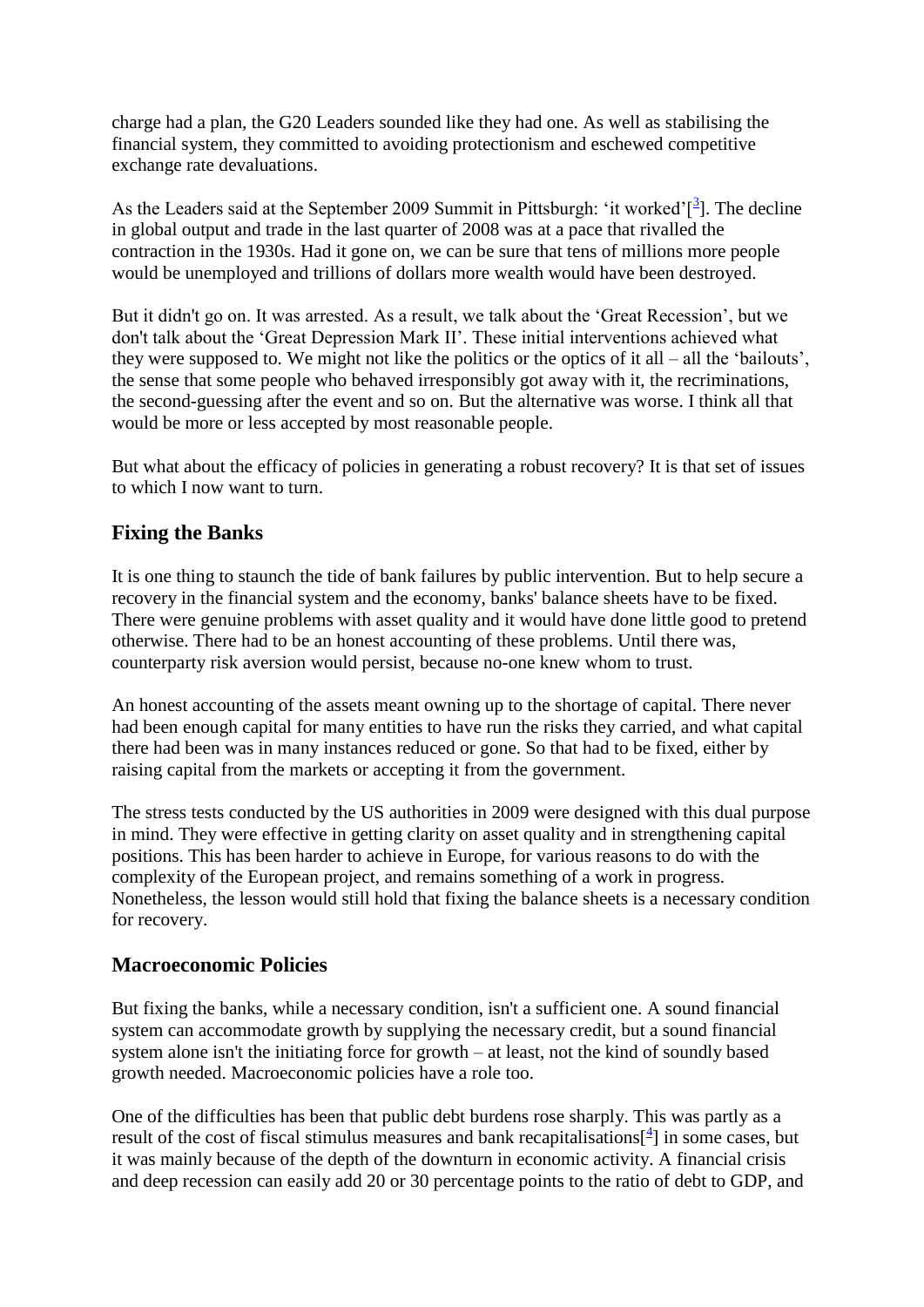did so in a number of cases. Moreover, since it appears that economic activity isn't going to be back on its previous trend levels any time soon in many of the crisis-affected countries, and hence government revenues seem to be persistently on a lower track, public finances have been left in a fragile condition. That some countries went into this episode having avoided serious efforts at fiscal consolidation for quite a long time, and hence already had significant debt burdens, only heightened the problems.

So fiscal policy has not had as much scope to continue supporting recovery as might have been hoped. Policymakers in some instances have felt they had little choice but to move into consolidation mode early in the recovery.

### **Monetary Policy**

That has left monetary policy trying to support demand, but monetary policy has had its own difficulties in doing so. The Fed and some other central banks quickly found themselves in a situation in which the short-term interest rate reached, for practical purposes, the 'zero lower bound'. This has echoes of the 'liquidity trap', something we had learned about as a textbook possibility, but which now seemed to have become a real-life experience. This had already been noticed for Japan in a memorable paper by Paul Krugman as long ago as 1998.<sup>[[5](http://www.rba.gov.au/speeches/2014/sp-gov-220714.html#f5)]</sup>

The liquidity trap was a hypothesis of Keynes, who contemplated the possibility of a world in which additional injections of money into the economy become ineffective at reducing interest rates, because people become content simply to hoard the extra cash. In the original specification this was supposed to happen at some positive interest rate.<sup>[[6](http://www.rba.gov.au/speeches/2014/sp-gov-220714.html#f6)]</sup> In fact, the short rate could fall all the way to zero. But it couldn't realistically get much lower.

That still left long rates, though, and in countries like the US and the euro area these rates matter a great deal. The central banks did not accept that the policy rate reaching zero meant the end of effective easing in policy. Enter 'quantitative easing', or 'QE'.

QE is essentially unsterilised intervention in asset markets, meaning that the central bank expands its own balance sheet by buying assets for cash. The market for long-term government debt, agency securities and some types of private paper all were affected by QE or similar measures at one time or another in the United Kingdom (UK), the US and of course Japan. Such interventions also occurred in Europe, though with slight differences in the motivating narrative, given the particular circumstances of the single currency arrangements.

By definition, since it is unsterilised, QE results in a rise in settlement balances at the central bank. Sometimes people point to this as indicating a failure of the policy, as though banks have 'failed to lend out the extra cash'. But this isn't an accurate description of what has happened. Those extra settlement balances *have* to remain in the system, however hard the market participants try to lend them out to others, until the central bank decides to take them out again.

In fact, QE mainly works not by some credit multiplier mechanism, but by pushing down the cost of capital for the economy. Long-term rates fall below where they would otherwise be as the central bank bids for securities in the market. The former holders of those securities then have to redeploy the cash they now hold. Unless they are all content simply to absorb extra cash – unless, that is, the liquidity trap is fully in operation for all asset classes at all maturities – their efforts to acquire other assets with similar duration but somewhat higher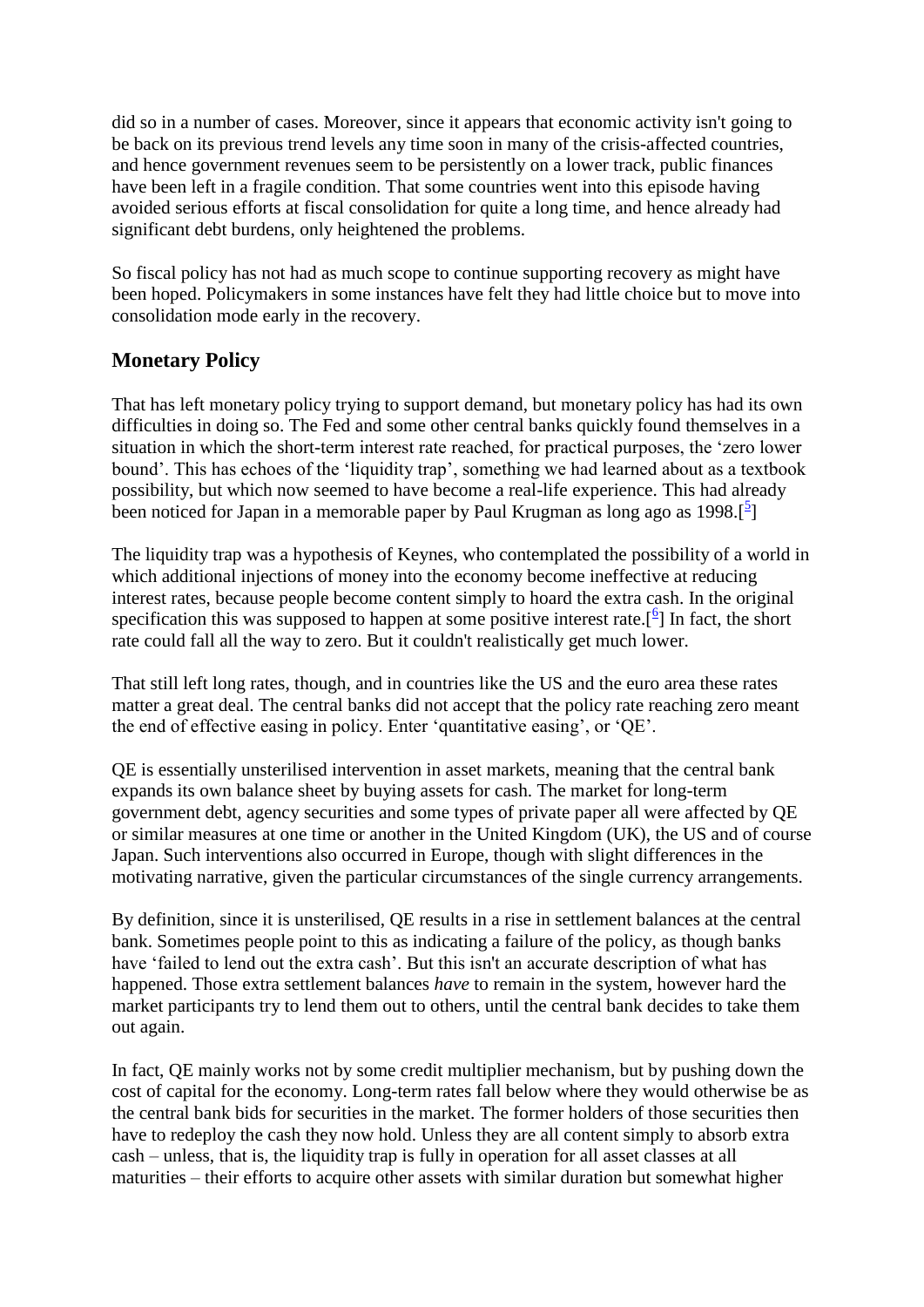risk will bring down yields on those other assets (including foreign assets), lowering risk premia and so on. This 'search for yield' means that financial conditions, broadly defined, ease: that is, the cost of capital to the non-financial sector declines.

It has been noted that this amounts to more risk-taking among investors. Indeed it does. While in some discussion it seems to be implied that this is a bad thing, actually prompting more risk-taking is the whole point. Assuming we accept the notion that there is a role for stabilisation policy, when appetite for risk evaporates its job is to respond in a way that helps to restore that appetite, up to a point.[ $^2$ [\]](http://www.rba.gov.au/speeches/2014/sp-gov-220714.html#f7)

The key question is: what kind of risk-taking? In particular, to what extent is the lower cost of capital to the non-financial sector resulting in more risk-taking in *that* sector? To what extent are businesses in the 'real economy' becoming, as a result of accommodative monetary policies, more prepared to take a risk – on a new product, a new factory or process, an innovation, a new market or a new employee?

For if some increased risk in the financial sector is part of the process of getting more genuine entrepreneurs in the economy to take the sorts of risk that are part and parcel of restoring the dynamic of growth, that is probably a trade-off worth making. On the other hand, if some years from now we find ourselves looking back and concluding that such 'real economy' entrepreneurial risk-taking has not really taken place, and all that has happened is that financial risk-taking and leverage have risen, we would be disappointed.

Unfortunately, it is very difficult, at this stage, to evaluate how well the trade-off is operating. It is certainly clear that, globally, financial conditions have been extraordinarily accommodative and that the 'search for yield' has been a pervasive force. Risk spreads are low, overall costs of borrowing are exceptionally low, and yields on all manner of assets are being bid down to very unusual levels, around the world. But as for the effects filtering through to risk-taking in the real economy, I think the only honest assessment is that the evidence is hard to read. The US economy, where the QE actions have been the most aggressive, certainly has seen recovery, though at only a moderate pace. Business capital spending, perhaps a high level gauge of 'real economy' risk-taking, has risen in the US, but has hardly been strong and it remains quite weak in several other major economies.

Some would take that to indicate that the unconventional monetary policy has not been all that effective, and too risky; others would see it as a sign that policy did not try hard enough. Still others, myself among them, remembering that it always takes time for an economy to heal after a financial crisis, and that as usual we don't know the counterfactual, might simply feel that it is impossible to draw strong conclusions.

## **Limits to Monetary Policy?**

One cannot help but observe, though, that monetary policy's ability to help growth can be impaired by things that the central bank cannot influence. One of monetary policy's key effects is thought to come by lowering the cost of borrowing relative to the expected rate of return on real capital – the so-called Wicksellian 'natural rate'. But if for some reason the natural rate is very low, then for monetary policy to impart this expansionary impetus to the economy requires *very* low policy rates. Perhaps the natural rate could for some reason fall so low that it becomes impossible for monetary policy to impart very much stimulus, because a wide range of nominal interest rates approach or reach the zero bound and that is not low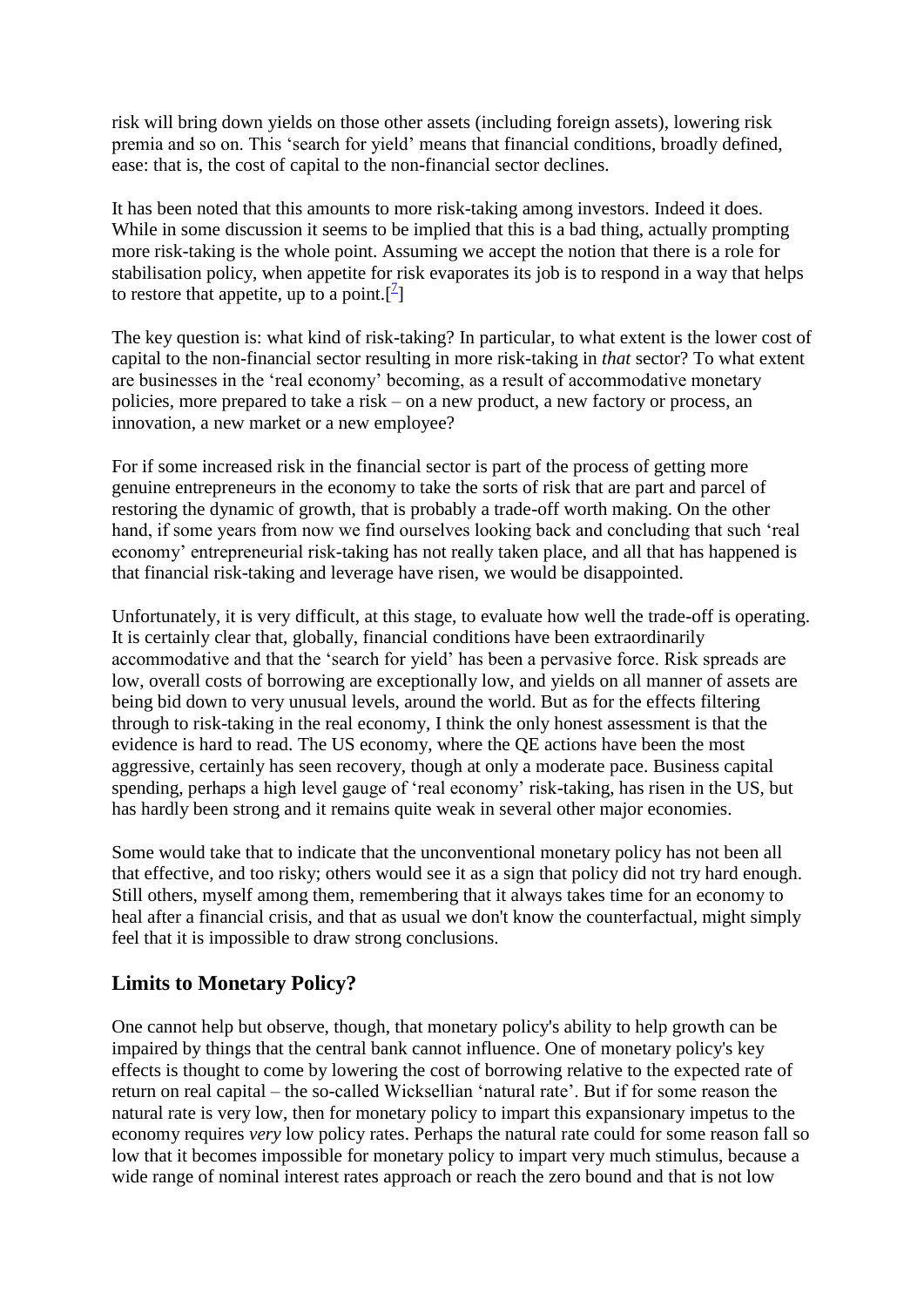enough. *In extremis*, a persistent case of this would amount to conditions that might be described as 'secular stagnation', as recently discussed by Larry Summers.<sup>[[8](http://www.rba.gov.au/speeches/2014/sp-gov-220714.html#f8)]</sup>

In that sort of world, central banks can still carry out some of their critical functions. They can make portfolios more liquid, and cut short an incipient spiral of falling asset values, contracting credit and so on that might otherwise be much more devastating. They can significantly lessen the burden on those with too much debt as they seek to deleverage, admittedly at the cost of lowering the incomes of savers. But if people simply don't wish to take on new business risks, monetary policy can't make them.

What sorts of things might result in a very low 'natural' rate of return on real capital? And have they been in operation?

The Austrian tradition would point to previous over-investment, after which, expected returns are perceived to be low. That seems to have been part of the story of Japan after the 'bubble economy' era. In the more recent episode, there was clearly some over-investment in the housing stock in the US and one or two other countries (Spain, for example). But a casual look at *business* investment in most advanced countries does not suggest obvious overinvestment prior to 2008. Visitors to the US would not readily conclude that America had over-invested in infrastructure (nor would they when visiting the UK or, for that matter, Australia).

A decline in an economy's potential growth rate, driven by lower population or productivity growth could be a factor. Japan has a declining population and the dynamics of some of the European countries are not much better. But this isn't obviously the case for a country like the US.

If the process of innovation that is a precursor to productivity growth is impaired, or if research and experimentation simply has periods of fewer discoveries, just by chance, that could also lessen the perceived opportunity to deploy capital profitably. But since 2008, the number of patents granted in the US has risen by nearly two-thirds. While only a crude measure, that doesn't suggest the desire to innovate has collapsed.

Perhaps the answer is simply subdued 'animal spirits' – low levels of confidence. After all, the natural rate is an *expected* rate. If people think, for whatever reason, that returns for future possible investments will be low, or subject to high risk, then they will be reluctant to invest even if past and current returns are quite satisfactory. Conceivably, this could be a selfreinforcing equilibrium.

Assessing this is difficult and there is the potential for multiple equilibria. But it does seem, to me, that businesses in many places are much more conscious of risk, relative to return, than they were in the pre-crisis period. At some stage, hopefully share market analysts and the investor community will ask fewer questions about risk reduction, and more about the company's growth strategy.

#### **Other policies?**

Suppose some such forces have, in fact, been in operation. Will we be stuck in a low-return, pessimistic equilibrium for a long time? Or will such forces abate, and if so, when?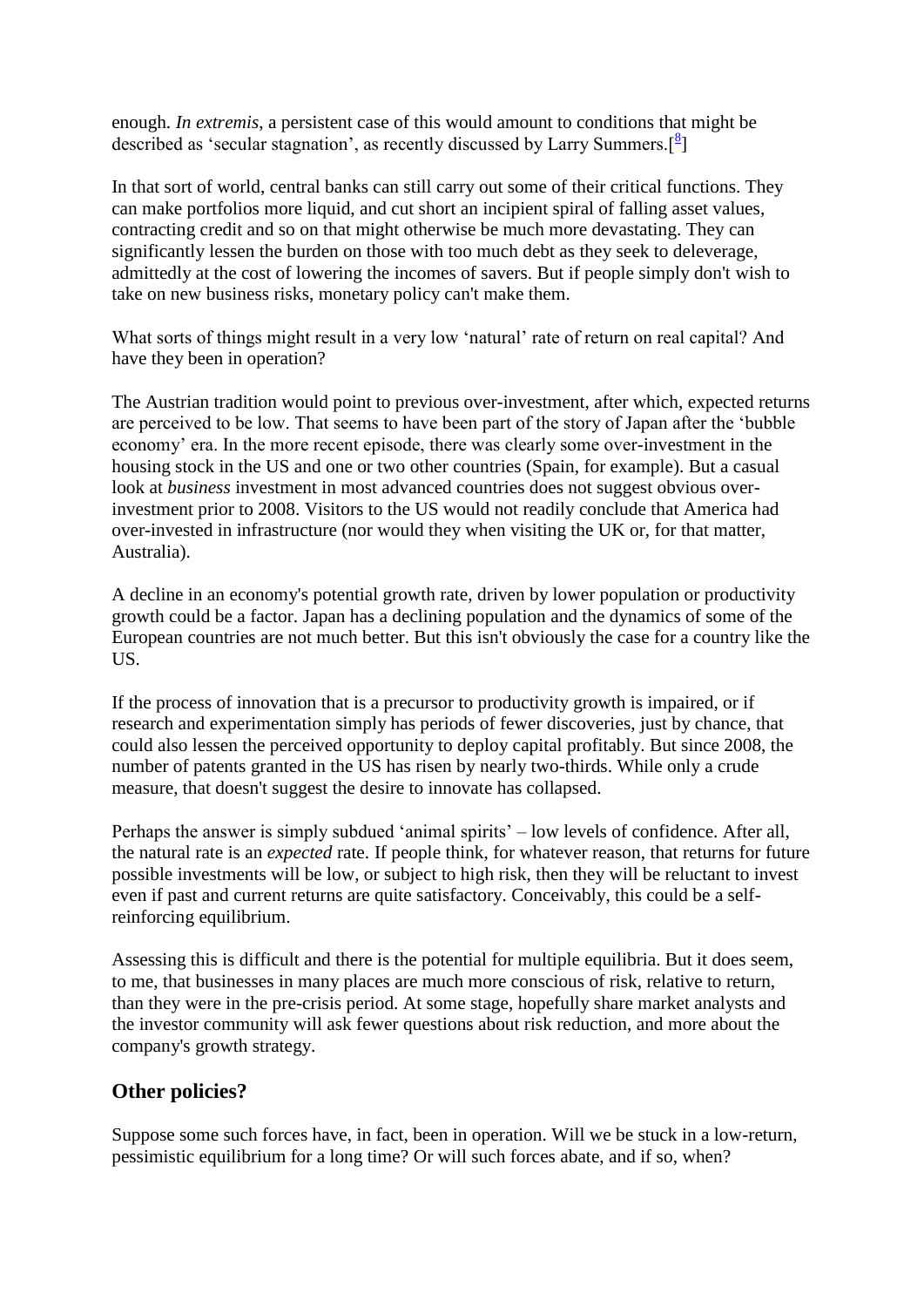I would argue for realism, as opposed to either naïve optimism or determined pessimism. Certainly earlier expectations about risk and return were too optimistic. We have been through a period of adjustment. But it's doubtful that the desire to experiment and innovate has entirely disappeared. And it seems unduly pessimistic to think that everything that can be invented has been, or that every improvement to existing ways of doing things has already been implemented. And unless we think the tendency for human optimism has been completely drummed out of us, animal spirits in the 'real economy' will surely improve at some point.

The question is what might be done to help that happen more quickly. It is highly unlikely that the answer will come, in any country, from monetary policy. But this is where the G20 agenda on growth can, if it is well used, be of considerable help:

- if reforms on the supply side of the G20 economies can impart a sense of dynamism and opportunity
- if the governance, risk-sharing and other issues for new infrastructure can be successfully tackled, unlocking the huge potential for both public and private investment in that sector
- if the efforts to complete the main financial regulatory initiatives can deliver both a safer system and less uncertainty, without unnecessarily crimping growth
- if 'free trade' agreements can mean what their title suggests

then the growth potential of the world will look, and actually be, improved. The highly accommodative financial conditions will then have a more powerful effect in engendering real growth. A rising confidence dynamic could unfold. The prospects for profitable investments by businesses would be significantly improved. And then, at a future event of this kind we would be able to conclude that the challenges facing economic policy had been met.

For now, it remains for me to thank you once again for coming out today to support the Anika Foundation's work in raising awareness about adolescent depression and suicide.

On behalf to the Board of the Foundation, I thank you for your generosity.

#### **Endnotes**

\* I thank Alexandra Rush, Jarkko Jääskelä and Tom Cusbert for help in preparing these remarks. [\[back to text\]](http://www.rba.gov.au/speeches/2014/sp-gov-220714.html#content)

- 1. See [Anika Foundation.](http://www.anikafoundation.com.au/) [\[back to text\]](http://www.rba.gov.au/speeches/2014/sp-gov-220714.html#t1)
- 2. The G7 Finance Ministers and Central Bank Governors Plan of Action (10 October 2008, Washington, DC) included the words, 'We agree to: take decisive action and use all available tools to support systemically important financial institutions and prevent their failure'. Available at

<http://www.g8.utoronto.ca/finance/fm081010.htm>. [\[back to text\]](http://www.rba.gov.au/speeches/2014/sp-gov-220714.html#t2)

3. G20 (2009), 'Leaders' Statement: The Pittsburgh Summit', 24–25 September. Available at <https://www.g20.org/sites/default/files/g20\_resources/library/Pittsburgh\_Declaration  $0.$ pdf $>$ . [\[back to](http://www.rba.gov.au/speeches/2014/sp-gov-220714.html#t3) text]